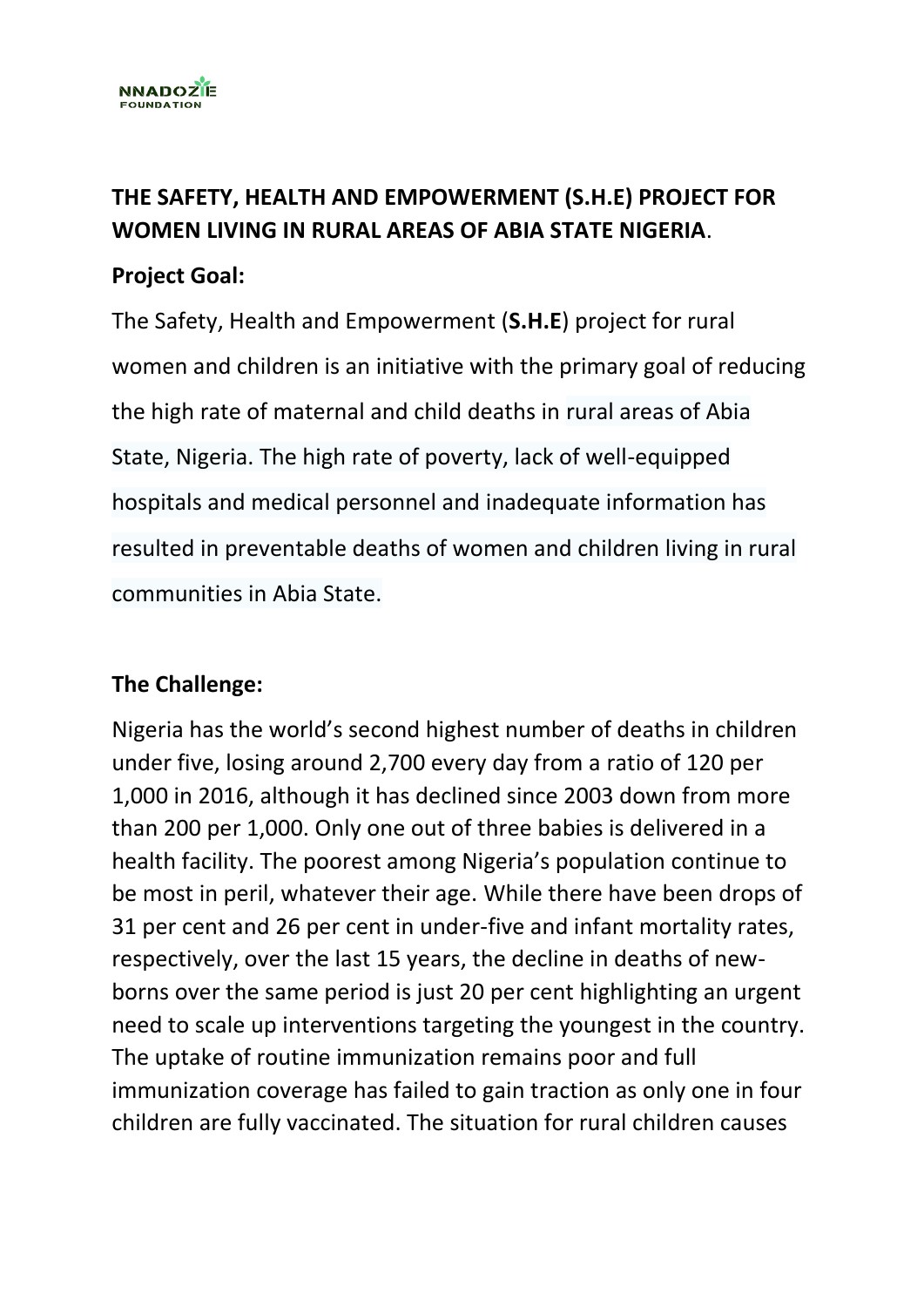

greatest concern – only 16 per cent are fully immunized, compared to 40 per cent of children in urban areas. (UNICEF).

Some of the top causes of children's death in Nigeria are; malaria, HIV/AIDS, diarrheal diseases, accidents, malnutrition and tuberculosis. Malaria remains the foremost killer disease in Nigeria. It accounts for over 25% of under 5 mortality, 30% childhood mortality and 11% maternal mortality according to the 2011 World Health Organisation statistics.

It is also estimated that more than half of Nigerians (54.4% or 76 million) live in poverty with 70.8% of this living below the poverty line of less than \$1 per day. Poverty is found to be predominant in the rural areas than urban areas and deepens from the southern to the northern part of the country (United Nations Development Program [UNDP], 2007). This makes it difficult for rural dwellers to afford health care.

Extending health care to Nigeria's large and diverse population is an enormous challenge, with persistent instability, weak infrastructure and poverty preventing health services from reaching society's most vulnerable. According to 2012 estimates by the World Health Organization, approximately 70% of Nigeria's health care expenditures originate from the private sector. The vulnerable such as women and children face the risk of preventable death due to inability to access medical care in good time as a result of long distance to hospital, inability to afford medication and lack of information. Where primary health centres are available in the community they are often poorly equipped and lack vital supplies with which to treat patients. More than 80 per cent of newborn deaths are due to prematurity, asphyxia, complications during birth or infections such as pneumonia and sepsis. These deaths can be prevented with access to well-trained midwives during antenatal and postnatal visits as well as delivery at a health facility, along with proven solutions like clean water and hand-washing, disinfectants,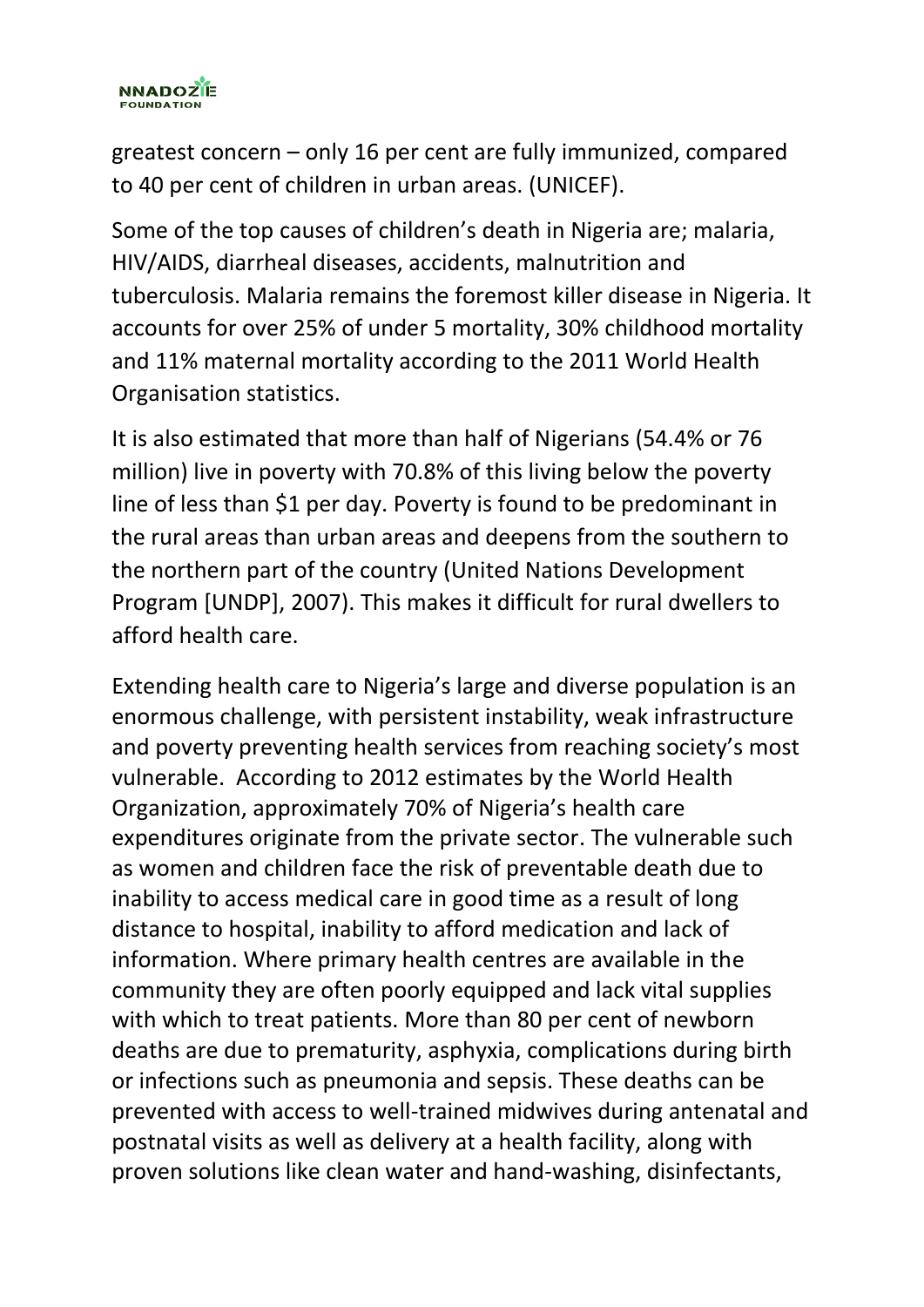

breastfeeding within the first hour, skin-to-skin contact, proper cord care, and good nutrition.

Too often, these simple cost-effective solutions are out of reach of the mothers and babies who need them the most in Nigeria. (UNICEF)

The case is not different in Abia State, our target area. With its capital in Umuahia, Abia is located in South- East Nigeria and is made up of 17 local Government areas. The local Government areas comprises of 184 wards. For the 2019/ 2020 campaign the foundation will reach out to 50 pregnant women and 50 care givers in each of the 184 wards in the State.

Nnadozie foundation has developed the S.H.E **project** as a strategy for combating the myriad of problems facing women and children in the rural areas.

The **S.H.E project** adopts simple and direct solutions to these problems. They have been categorized as follows.

- A. Maternal and Infant health intervention.
- B. Health intervention for children aged 0-12 years.
- C. Support for Primary health centers.
- **A. MATERNAL AND INFANT HEALTH INTERVENTION: This is designed to provide pregnant women with essential items and relevant information that will contribute to a healthy pregnancy and safe delivery. These items can prevent infections during delivery and contribute to health and wellbeing of mothers and infants.**

**Project Activities:**